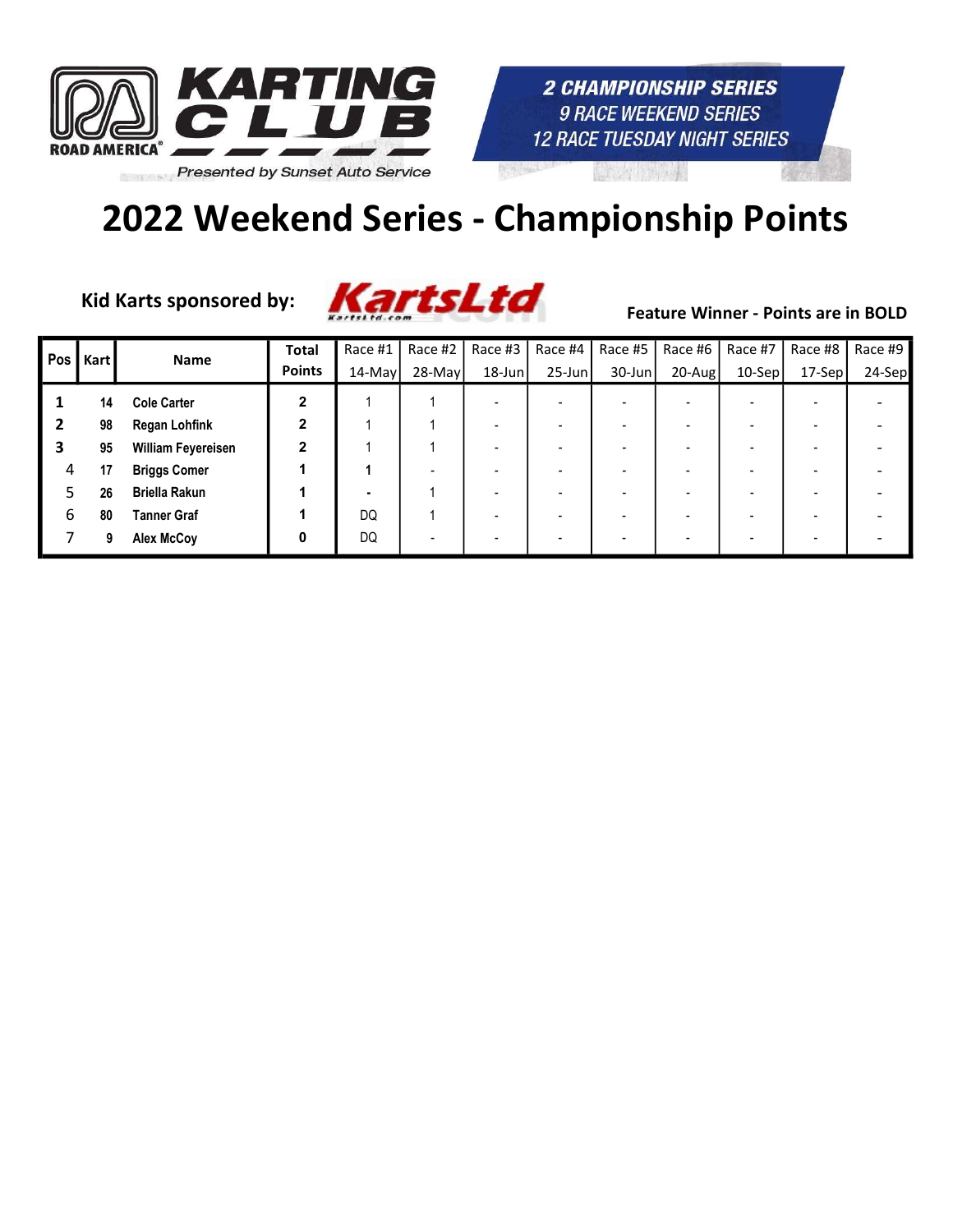

# 2022 Weekend Series - Championship Points

Briggs 206 Cadet sponsored by:



| Pos | <b>Kart</b> | <b>Name</b>          | <b>Total</b>  | Race #1                  | Race #2                  | Race #3                  | Race #4                  | Race #5   | Race #6                  | Race #7  | Race #8                  | Race #9 |
|-----|-------------|----------------------|---------------|--------------------------|--------------------------|--------------------------|--------------------------|-----------|--------------------------|----------|--------------------------|---------|
|     |             |                      | <b>Points</b> | 14-May                   | $28$ -May                | $18$ -Jun                | $25$ -Jun                | $30$ -Jun | $20-Aug$                 | $10-Sep$ | 17-Sep                   | 24-Sep  |
|     | 71          | <b>Henryk McKay</b>  | 485           | 290                      | 195                      | $\overline{\phantom{0}}$ | $\overline{\phantom{0}}$ |           | $\overline{\phantom{0}}$ |          | -                        |         |
| 2   | 24          | <b>Mason Colbert</b> | 385           | 205                      | 180                      |                          | $\overline{\phantom{0}}$ |           | -                        |          | -                        |         |
| 3   | 95          | Leighana Rakun       | 280           | ۰                        | 280                      |                          |                          |           |                          |          |                          |         |
| 4   | 89          | <b>Pepper Davis</b>  | 245           | 245                      | $\overline{\phantom{0}}$ |                          | $\overline{\phantom{0}}$ |           |                          |          | $\overline{\phantom{0}}$ |         |
| 5   | 4           | Liam Fohr            | 240           | $\overline{\phantom{0}}$ | 240                      |                          |                          |           |                          |          |                          |         |
| 6   | 28          | Jonathan Borre       | 215           |                          | 215                      |                          |                          |           |                          |          |                          |         |
|     | 44          | <b>Indy Davis</b>    | 200           | 200                      | $\overline{\phantom{0}}$ |                          | $\overline{\phantom{0}}$ |           |                          |          | $\overline{\phantom{0}}$ |         |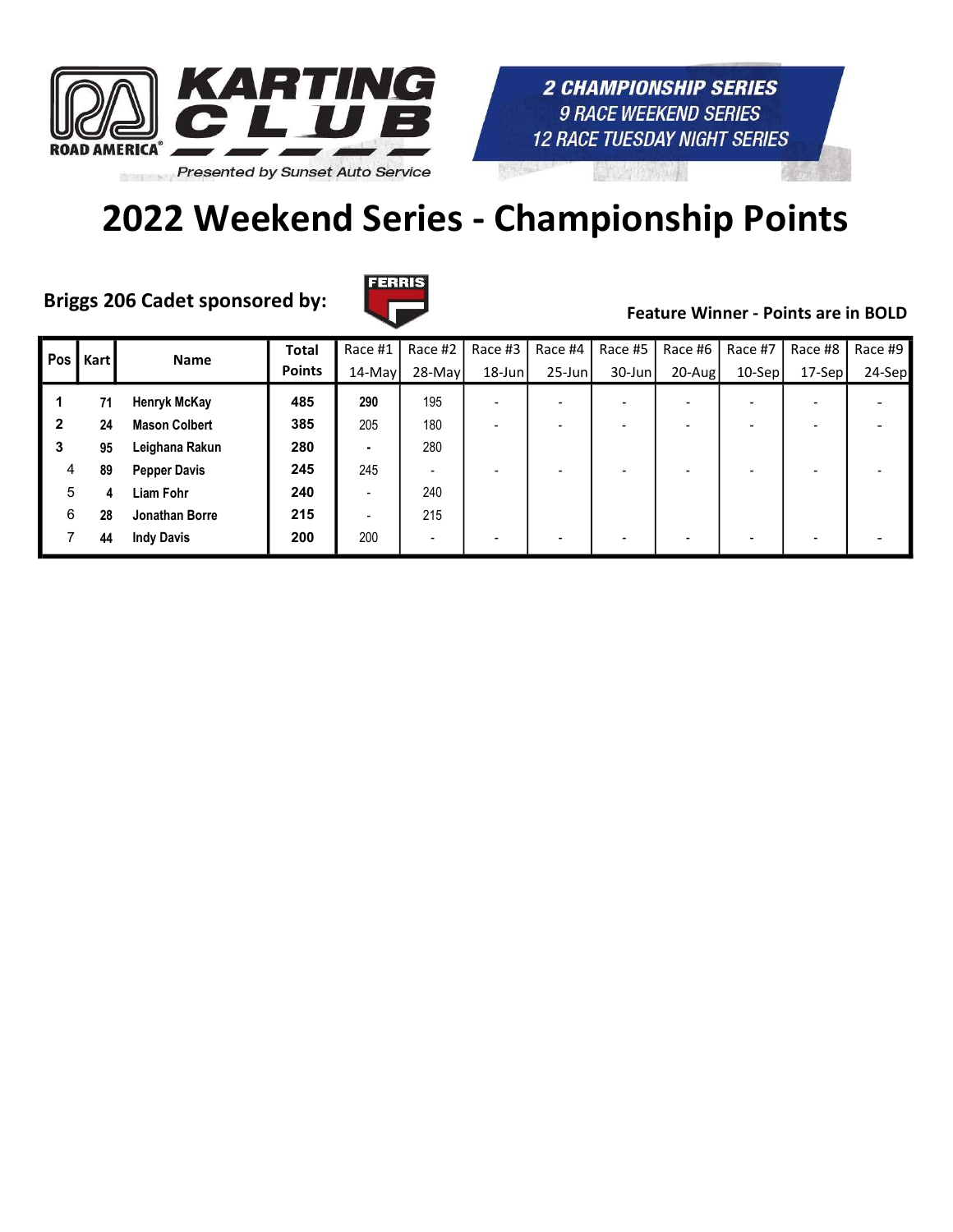

# 2022 Weekend Series - Championship Points

## Briggs 206 Sportsman sponsored by:



| Pos         | Kart | Name                   | <b>Total</b>  | Race #1                  | Race #2                  | Race #3   | Race #4                  | Race #5   | Race #6   | Race #7  | Race #8 | Race #9 |
|-------------|------|------------------------|---------------|--------------------------|--------------------------|-----------|--------------------------|-----------|-----------|----------|---------|---------|
|             |      |                        | <b>Points</b> | $14$ -May                | $28$ -May                | $18$ -Jun | $25$ -Jun                | $30$ -Jun | $20$ -Aug | $10-Sep$ | 17-Sep  | 24-Sep  |
| 1           | 29   | <b>Porter Trudell</b>  | 520           | 230                      | 290                      |           | $\blacksquare$           |           | -         |          |         |         |
| $\mathbf 2$ | 78   | <b>Slaton Baldock</b>  | 420           | 205                      | 215                      |           | $\blacksquare$           |           | -         |          |         |         |
| 3           | 41   | <b>Mason Schmidt</b>   | 382           | 187                      | 195                      |           | $\blacksquare$           |           | -         |          |         |         |
| 4           | 65   | <b>Brady Schad</b>     | 300           | 300                      | $\overline{\phantom{a}}$ |           | $\overline{\phantom{a}}$ |           |           |          |         |         |
| 5           | 81   | Jack Fieber            | 286           | 135                      | 151                      |           |                          |           |           |          |         |         |
| 6           | 12   | <b>Pierson Gulteth</b> | 263           | 161                      | 102                      |           |                          |           |           |          |         |         |
| 7           | 17   | <b>Aiden Cote</b>      | 259           | 121                      | 138                      |           |                          |           |           |          |         |         |
| 8           | 42   | <b>Carter Perl</b>     | 240           | $\overline{\phantom{a}}$ | 240                      |           | $\overline{\phantom{0}}$ |           |           |          |         |         |
| 9           | 151  | <b>Daniel Draganov</b> | 233           | 153                      | 80                       |           |                          |           |           |          |         |         |
| 10          | 336  | Eli Hendler            | 190           | 100                      | 90                       |           |                          |           |           |          |         |         |
| 11          | 811  | <b>Audrina Rowe</b>    | 161           |                          | 161                      |           |                          |           |           |          |         |         |
| 12          | 451  | <b>Blake Schmidt</b>   | 119           |                          | 119                      |           |                          |           |           |          |         |         |
| 13          | 131  | <b>Brady Zych</b>      | 97            |                          | 97                       |           | $\blacksquare$           |           |           |          |         |         |
| 14          | 71   | Owen Mckay             | 85            |                          | 85                       |           |                          |           |           |          |         |         |
| 15          | 59   | <b>Lincoln Davis</b>   | 0             | DQ                       | $\blacksquare$           |           |                          |           |           |          |         |         |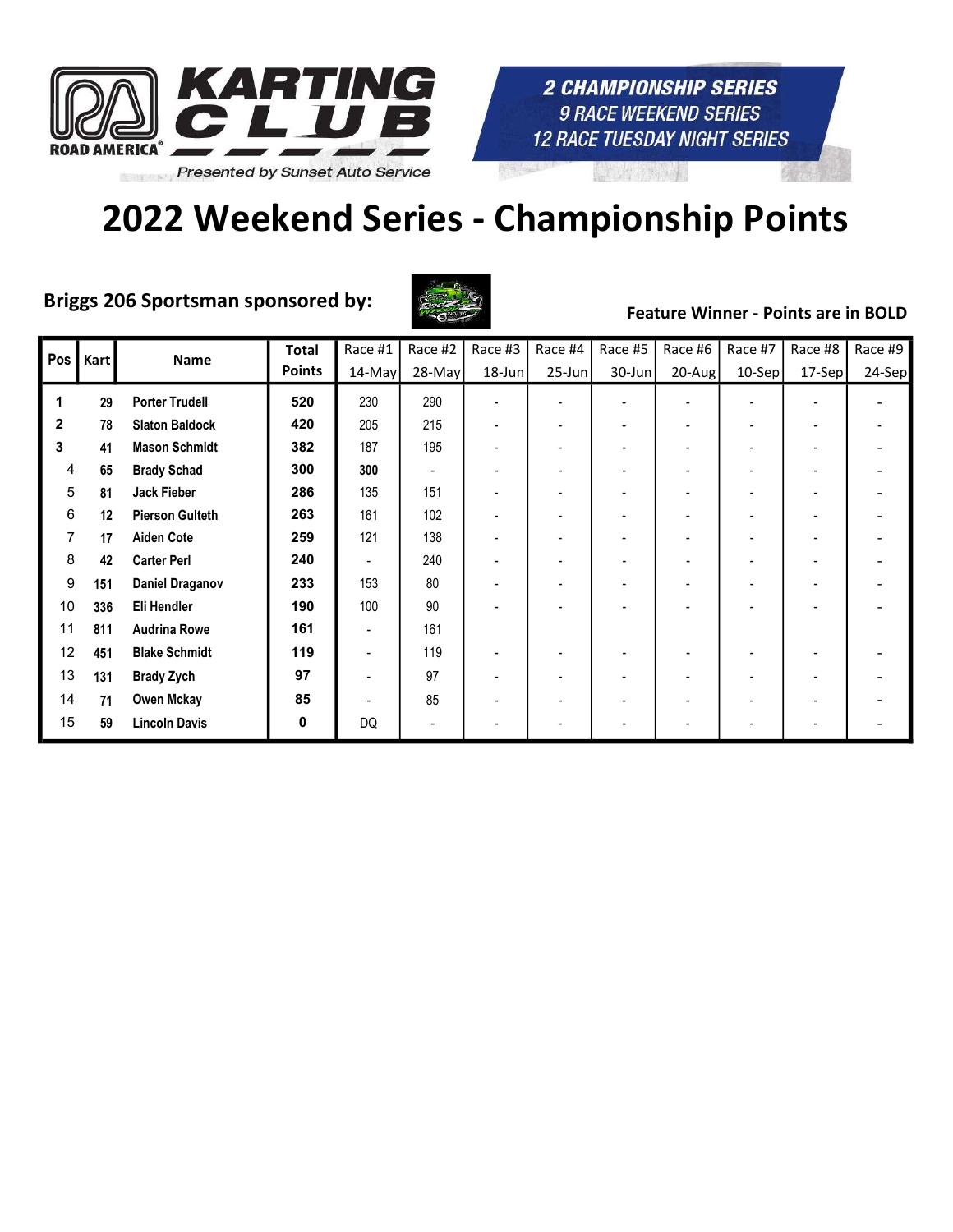



Briggs 206 Junior sponsored by: Feature Winner - Points are in BOLD



| Pos          | <b>Kart</b> | <b>Name</b>             | <b>Total</b>  | Race #1 | Race #2 | Race #3 | Race #4                  | Race #5 | Race #6   | Race #7 | Race #8 | Race #9 |
|--------------|-------------|-------------------------|---------------|---------|---------|---------|--------------------------|---------|-----------|---------|---------|---------|
|              |             |                         | <b>Points</b> | 14-May  | 28-May  | 18-Jun  | $25$ -Jun                | 30-Jun  | $20$ -Aug | 10-Sep  | 17-Sepl | 24-Sep  |
| 1            | 25          | Joey Senkbeil           | 430           | 220     | 210     |         |                          |         |           |         |         |         |
| $\mathbf{2}$ | 444         | <b>Isaac Hendler</b>    | 420           | 190     | 230     |         |                          |         |           |         |         |         |
| 3            | 59          | Elijah Feyereisen       | 375           | 200     | 175     |         | $\overline{\phantom{0}}$ |         |           |         |         |         |
| 4            | 43          | Danica Jones            | 328           | 171     | 157     |         | $\overline{\phantom{a}}$ |         |           |         |         |         |
| 5            | 896         | <b>Jackson Wolny</b>    | 300           | 300     |         |         |                          |         |           |         |         |         |
| 6            | 421         | <b>Mason Rick</b>       | 300           |         | 300     |         |                          |         |           |         |         |         |
| 7            | 6           | <b>Thomas Poprawski</b> | 244           | 109     | 135     |         | $\overline{\phantom{a}}$ |         |           |         |         |         |
| 8            | 88          | <b>Ethan York</b>       | 234           | 125     | 109     |         |                          |         |           |         |         |         |
| 9            | 42          | <b>Logan Perl</b>       | 192           |         | 192     |         |                          |         |           |         |         |         |
| 10           | 14          | <b>Ben McCoy</b>        | 180           | 180     |         |         |                          |         |           |         |         |         |
| 11           | 120         | <b>Chloe Mack</b>       | 135           | 135     |         |         | $\overline{\phantom{a}}$ |         |           |         | ۰       |         |
| 12           | 55          | Finn Ratajczak          | 96            | 96      |         |         | $\overline{\phantom{a}}$ |         |           |         | ۰       |         |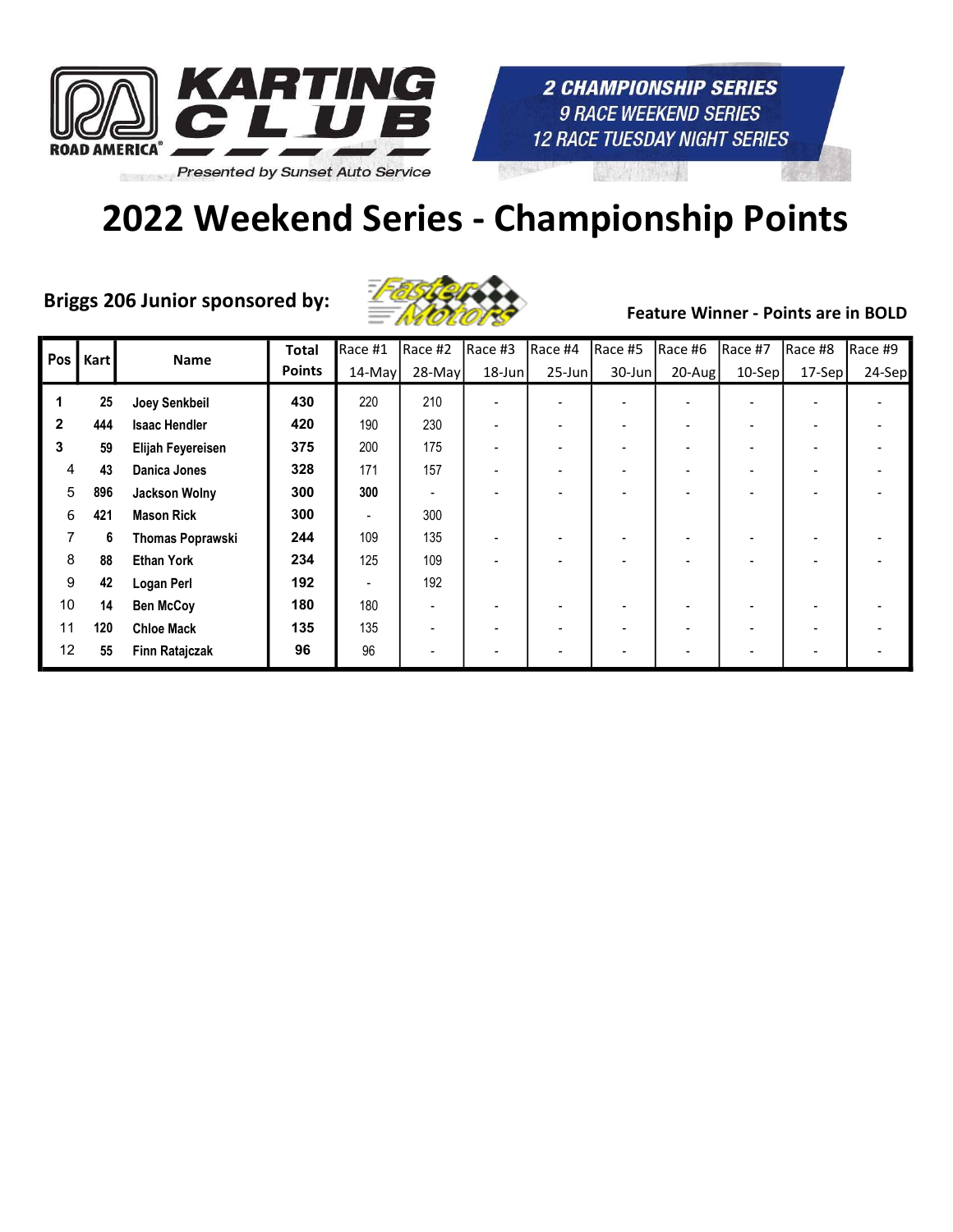

# 2022 Weekend Series - Championship Points

Briggs 206 Senior sponsored by:



| Pos            | Kart | <b>Name</b>              | <b>Total</b>  | Race #1   | Race #2  | Race #3 | Race #4                  | Race #5   | Race #6 | Race #7  | Race #8 | Race #9 |
|----------------|------|--------------------------|---------------|-----------|----------|---------|--------------------------|-----------|---------|----------|---------|---------|
|                |      |                          | <b>Points</b> | $14$ -May | $28-May$ | 18-Jun  | $25$ -Jun                | $30$ -Jun | 20-Aug  | $10-Sep$ | 17-Sep  | 24-Sep  |
| 1              | 91   | <b>Shayne Sullivan</b>   | 515           | 225       | 290      |         |                          |           |         |          |         |         |
| $\overline{2}$ | 636  | Jett Ebben               | 445           | 195       | 250      |         |                          |           |         |          |         |         |
| 3              | 23   | <b>Tyler Stolper</b>     | 363           | 163       | 200      |         |                          |           |         |          |         |         |
| 4              | 861  | <b>Oliver Cunningham</b> | 300           | 123       | 177      |         | $\blacksquare$           |           |         | -        | ٠       |         |
| 5              | 81   | <b>Colten Kessler</b>    | 274           | 133       | 141      |         |                          |           |         |          |         |         |
| 6              | 51   | <b>Cayden Fretwell</b>   | 270           | 270       |          |         |                          |           |         |          |         |         |
|                | 23   | <b>Vincent Fritz</b>     | 257           | 106       | 151      |         |                          |           |         |          |         |         |
| 8              | 216  | <b>Cam Ebben</b>         | 245           | 245       |          | ٠       | $\overline{\phantom{a}}$ |           |         |          |         |         |
| 9              | 998  | <b>Caleb Patrie</b>      | 190           | ٠         | 190      |         |                          |           |         |          |         |         |
| 10             | 45   | <b>Daniel Trotier</b>    | 175           | 79        | 96       |         |                          |           |         |          |         |         |
| 11             | 17   | Kasi Graff               | 141           | 141       |          |         |                          |           |         |          |         |         |
| 12             | 43   | <b>Mario Carini</b>      | 122           | 122       |          |         |                          |           |         |          |         |         |
| 13             | 011  | Ari Lenhart              | 122           | ٠         | 122      |         | $\blacksquare$           |           |         |          |         |         |
| 14             | 15   | <b>Dominik Clark</b>     | 101           |           | 101      |         |                          |           |         |          |         |         |
| 15             | 27   | <b>Costner Kaminski</b>  | 90            | 90        |          |         |                          |           |         |          |         |         |
| 16             | 06   | Joe Kraut                | 90            |           | 90       |         |                          |           |         |          |         |         |
| 17             | 4    | <b>TJ Knudtson</b>       | 86            | 86        |          |         | $\blacksquare$           |           |         |          |         |         |
| 18             | 3    | <b>Luke Kilgore</b>      | 84            | 0         | 84       |         |                          |           |         |          |         |         |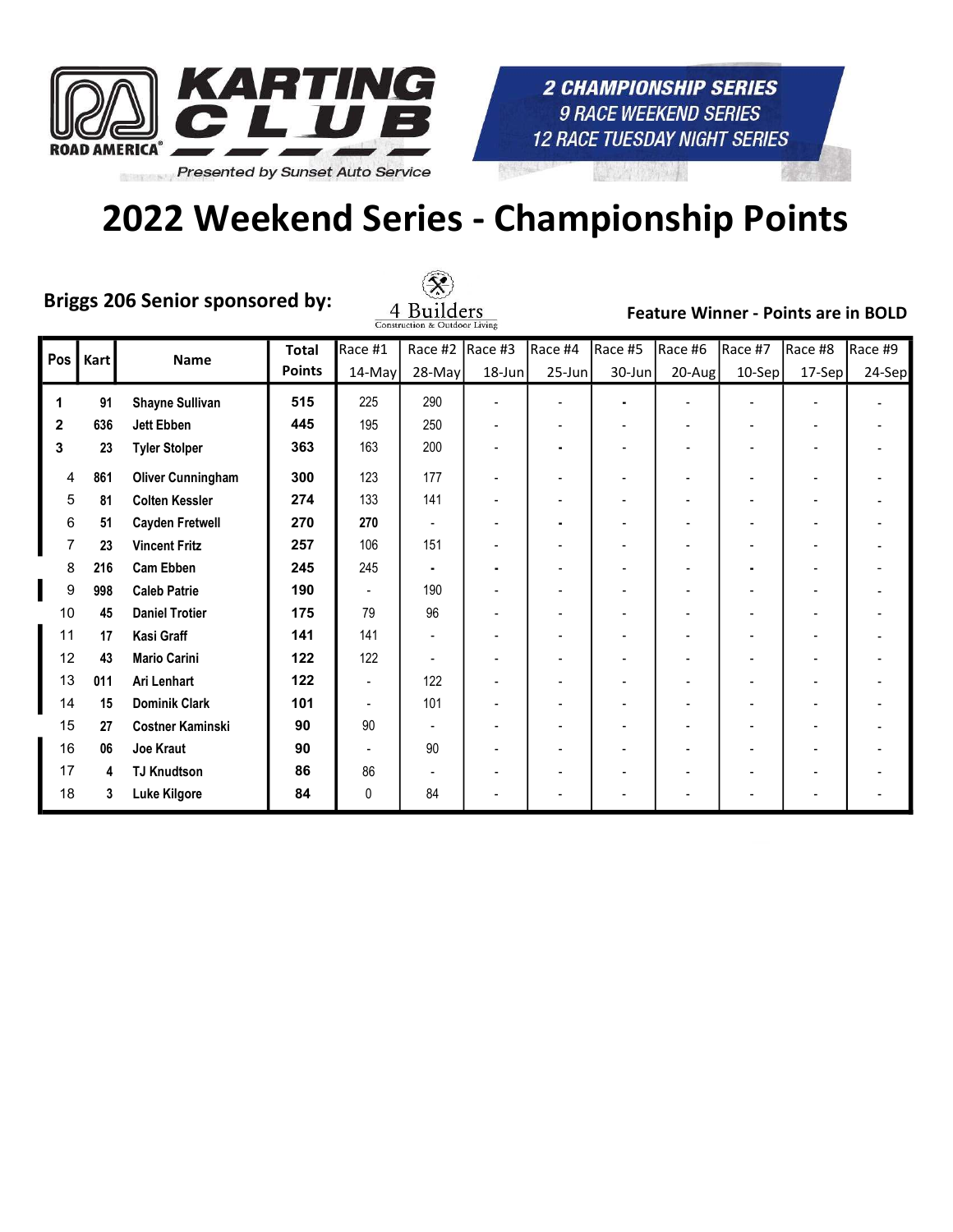

Briggs 206 Masters sponsored by:



Feature Winner - Points are in BOLD

**2 CHAMPIONSHIP SERIES 9 RACE WEEKEND SERIES 12 RACE TUESDAY NIGHT SERIES** 

| Pos | Kart | <b>Name</b>            | Total         | Race #1   | Race #2  | $Race$ #3 | Race #4   | Race #5   | Race #6   | Race #7  | Race #8 | Race #9 |
|-----|------|------------------------|---------------|-----------|----------|-----------|-----------|-----------|-----------|----------|---------|---------|
|     |      |                        | <b>Points</b> | $14$ -May | $28-May$ | $18$ -Jun | $25$ -Jun | $30$ -Jun | $20$ -Aug | $10-Sep$ | 17-Sepl | 24-Sep  |
|     | 57   | <b>Matthew Lemke</b>   | 570           | 285       | 285      |           |           |           |           |          |         |         |
| 2   | 2    | <b>James Colbert</b>   | 425           | 190       | 235      |           |           |           |           |          |         |         |
| 3   | 7    | John Easley            | 402           | 240       | 162      |           |           |           |           |          |         |         |
| 4   | 71   | <b>Scott Siegel</b>    | 354           | 175       | 179      |           |           |           |           |          |         |         |
| 5   | 88   | <b>Nic York</b>        | 289           | 154       | 135      |           |           |           |           |          |         |         |
| 6   | 26   | <b>Steve Griesbach</b> | 220           | 220       |          |           |           |           |           |          |         |         |
| 8   | 010  | <b>Tad Lenhart</b>     | 205           |           | 205      |           |           |           |           |          |         |         |
| 7   | 216  | <b>James Ebben</b>     | 195           |           | 195      |           |           |           |           |          |         |         |
| 11  | 111  | <b>Paul Demler</b>     | 138           | 138       |          |           |           |           |           |          |         |         |
| 9   | 6    | <b>Bill Hogan</b>      | 125           |           | 125      |           |           |           |           |          |         |         |
| 10  | 64   | <b>Sean Foster</b>     | 109           |           | 109      |           |           |           |           |          |         |         |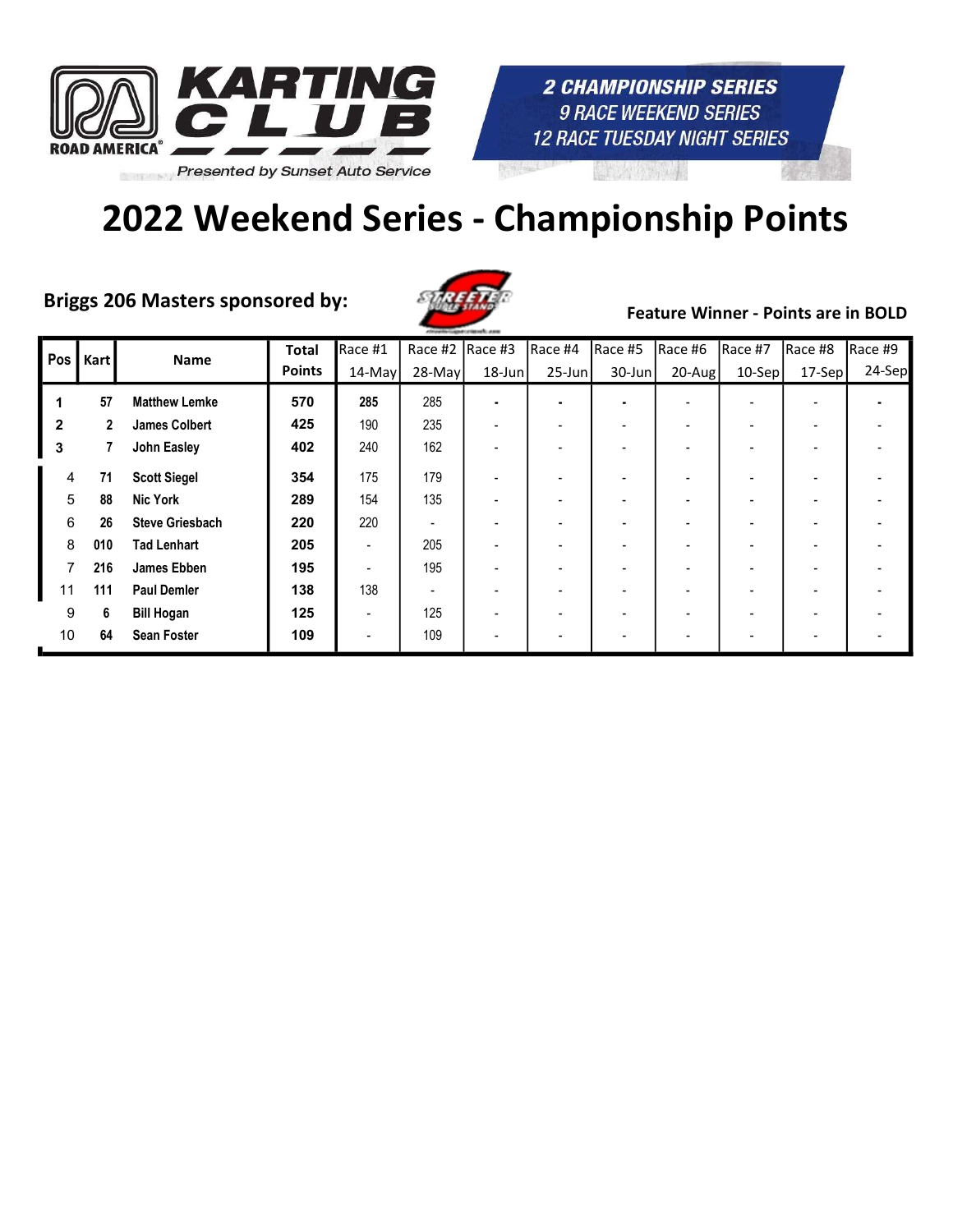

# 2022 Weekend Series - Championship Points



| Pos | Kart | <b>Name</b>            | <b>Total</b>  | 165 <sup> </sup> | Race #2 Race #3 |           | Race #4                  | Race #5   | Race #6                  | Race #7  | Race #8                  | Race #9 |
|-----|------|------------------------|---------------|------------------|-----------------|-----------|--------------------------|-----------|--------------------------|----------|--------------------------|---------|
|     |      |                        | <b>Points</b> | 14-May           | 28-May          | $18$ -Jun | $25$ -Jun                | $30$ -Jun | 20-Augl                  | $10-Sep$ | 17-Sep                   | 24-Sep  |
|     | 5    | Sebastian Koehler      | 480           | 180              | 300             |           | $\overline{\phantom{0}}$ |           | $\overline{\phantom{0}}$ |          |                          |         |
| 2   | 17   | <b>Sofie Baez</b>      | 382           | 142              | 240             |           |                          |           |                          |          |                          |         |
| 3   | 165  | <b>Brady Schad</b>     | 285           | 285              |                 |           | ٠                        |           | -                        |          | -                        |         |
| 4   |      | <b>Benym Abernethy</b> | 230           | 230              |                 |           | $\overline{\phantom{0}}$ |           |                          |          |                          |         |
| 5   | 78   | <b>Slaton Baldock</b>  | 215           | 215              |                 |           |                          |           |                          |          |                          |         |
| 6   | 10   | <b>Isabell LaPine</b>  | 158           | 158              |                 |           | $\overline{\phantom{0}}$ |           |                          |          | $\overline{\phantom{0}}$ |         |
|     | 97   | <b>Wheldon Vielgut</b> | 144           | 144              |                 |           | $\overline{\phantom{0}}$ |           |                          |          |                          |         |
| 8   | 59   | <b>Lincoln Davis</b>   | 80            | 80               |                 |           |                          |           |                          |          |                          |         |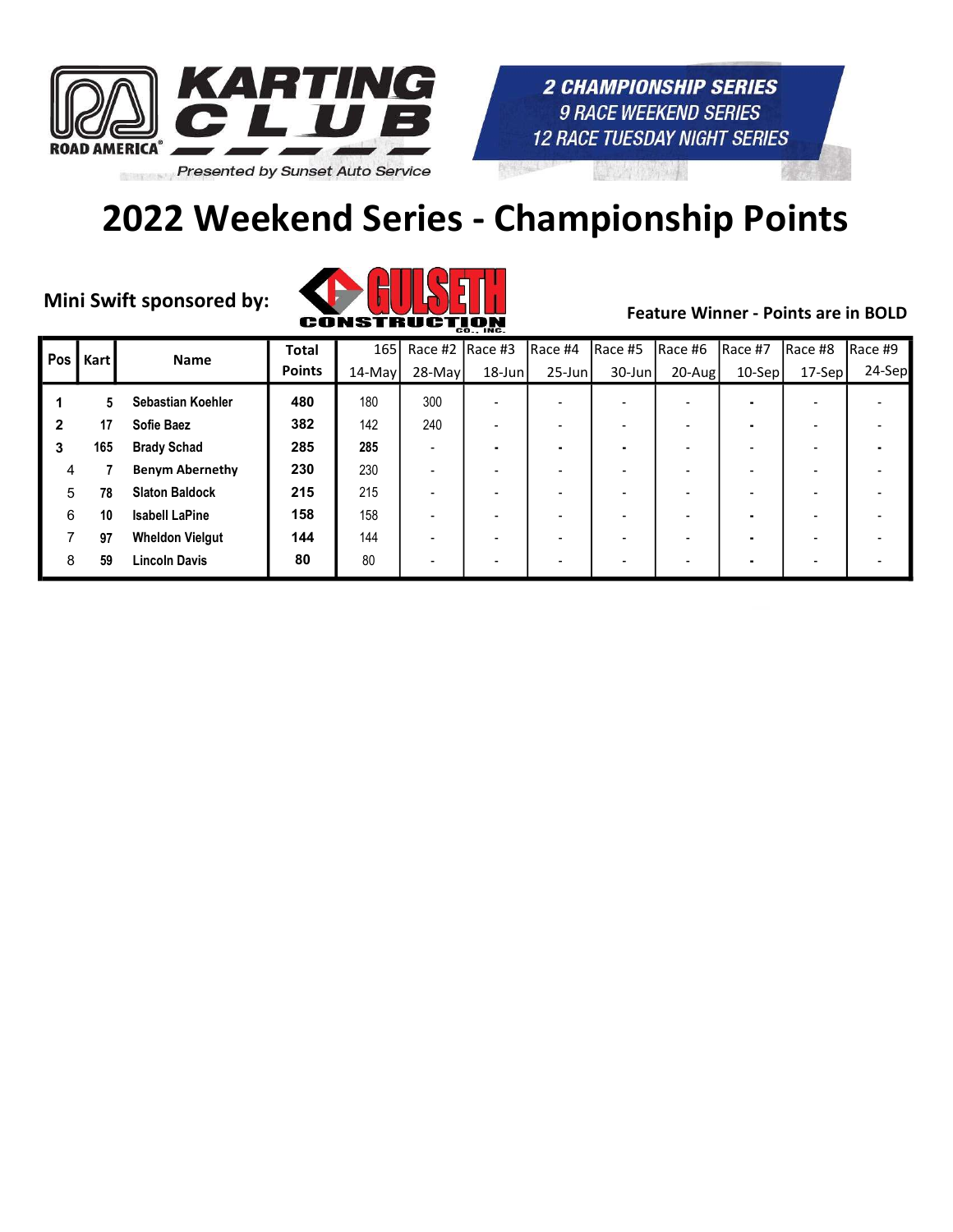

Yahama Heavy sponsored by:

Two Cycle Technology, Inc.

Feature Winner - Points are in BOLD

| Pos I | Kart | <b>Name</b>               | <b>Total</b>  | Race #1   | Race #2 Race #3 |           | IRace #4  | Race #5   | Race #6  | IRace #7  | Race #8 | Race #9 |
|-------|------|---------------------------|---------------|-----------|-----------------|-----------|-----------|-----------|----------|-----------|---------|---------|
|       |      |                           | <b>Points</b> | $14$ -May | 28-Mayl         | $18$ -Jun | $25$ -Jun | $30$ -Jun | $20-Aug$ | $10-$ Sep | 17-Sep  | 24-Sep  |
|       | 97   | <b>Scott Vielgut</b>      | 590           | 290       | 300             |           |           |           |          |           |         |         |
| 2     | 74   | <b>Scott Anders</b>       | 420           | 230       | 190             |           |           |           |          |           |         |         |
| 3     |      | <b>Walter T. Lehnhoff</b> | 330           | 90        | 240             |           |           |           |          |           |         |         |
| 4     | 51   | <b>Heather Baez</b>       | 210           | -         | 210             |           |           |           |          |           |         |         |
| 5     | 91   | Dylan Sullivan            | 170           | -         | 170             |           |           |           |          |           |         |         |

Yahama Lite sponsored by:

Two Cycle Technology, Inc.

### Feature Winner - Points are in BOLD

| Pos I | Kart | <b>Name</b>            | Total         | Race#1  |                          |           |                          | Race #2   Race #3   Race #4   Race #5   Race #6   Race #7 |           |         | Race #8 | Race #9  |
|-------|------|------------------------|---------------|---------|--------------------------|-----------|--------------------------|-----------------------------------------------------------|-----------|---------|---------|----------|
|       |      |                        | <b>Points</b> | 14-Mayl | 28-Mayl                  | $18$ -Jun | $25$ -Jun                | 30-Junl                                                   | $20$ -Aug | 10-Sepl | 17-Sep  | $24-Sep$ |
|       | 89   | <b>Reid Sutherland</b> | 300           |         | 300                      |           |                          |                                                           |           |         |         |          |
|       |      |                        |               |         |                          |           |                          |                                                           |           |         |         |          |
|       |      |                        |               |         | $\overline{\phantom{0}}$ |           | $\overline{\phantom{a}}$ |                                                           |           |         |         |          |

# Yahama Sport sponsored by:<br>Feature Winner - Points are in BOLD

| Pos I | l Kart l | <b>Name</b> | Total         | Race #1 |         |           |           | Race #2  Race #3  Race #4  Race #5  Race #6  Race #7  Race #8  Race #9 |        |           |         |        |
|-------|----------|-------------|---------------|---------|---------|-----------|-----------|------------------------------------------------------------------------|--------|-----------|---------|--------|
|       |          |             | <b>Points</b> | 14-Mayl | 28-Mayl | $18$ -Jun | $25$ -Jun | $30$ -Jun                                                              | 20-Aug | $10-$ Sep | 17-Sepl | 24-Sep |
|       |          |             |               |         |         |           |           |                                                                        |        |           |         |        |
|       |          |             |               |         |         |           |           |                                                                        |        |           |         |        |
|       |          |             |               |         |         |           |           |                                                                        |        |           |         |        |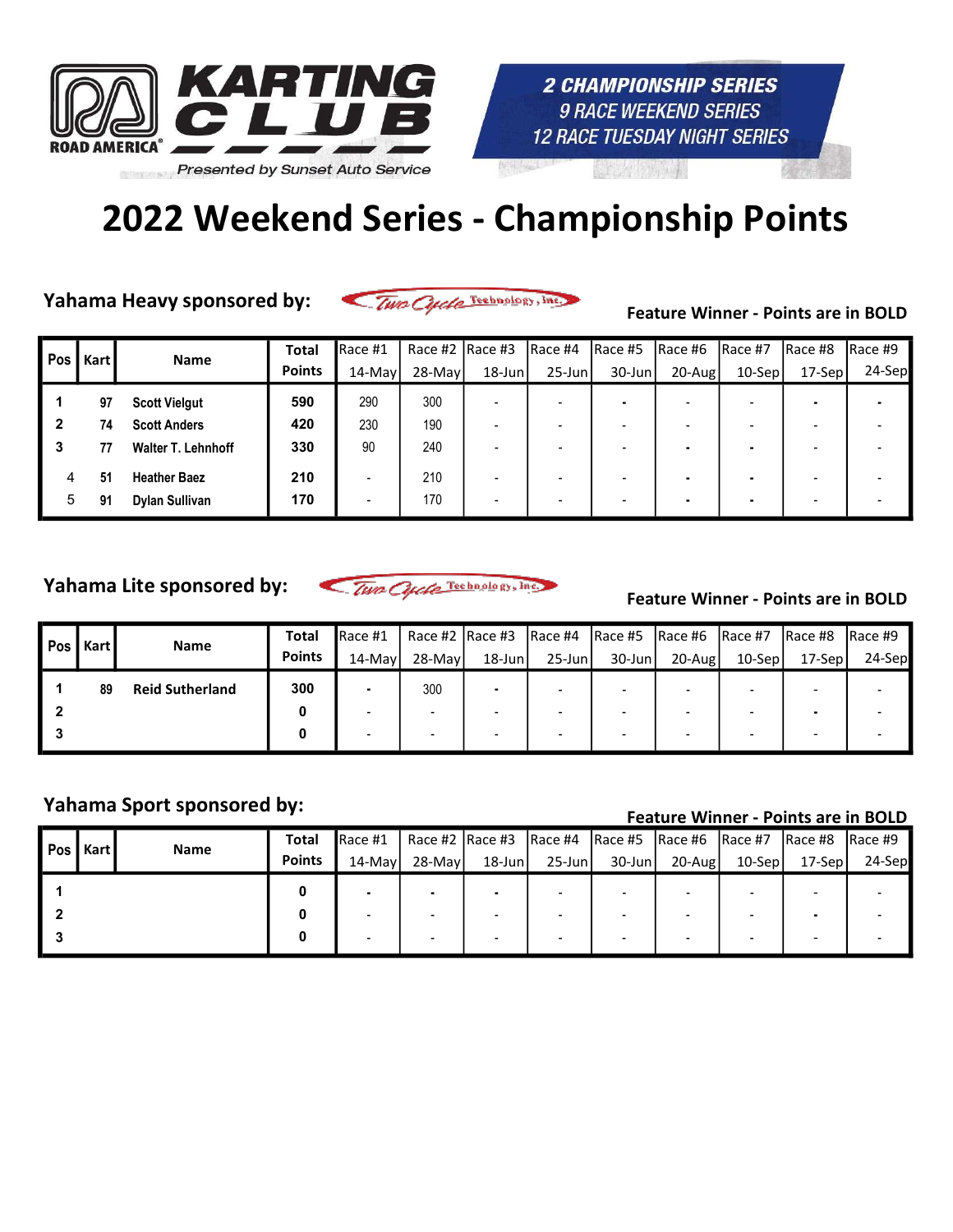

# 2022 Weekend Series - Championship Points

TAG 100 - Senior sponsored by:

MILAOCK

| Pos            | <b>Kart</b> | Name                     | <b>Total</b>  | Race #1 | Race #2  | Race #3 | Race #4                  | Race #5   | Race #6   | Race #7  | Race #8                  | Race #9 |
|----------------|-------------|--------------------------|---------------|---------|----------|---------|--------------------------|-----------|-----------|----------|--------------------------|---------|
|                |             |                          | <b>Points</b> | 14-May  | $28-May$ | 18-Jun  | $25$ -Jun                | $30$ -Jun | $20$ -Aug | $10-Sep$ | 17-Sep                   | 24-Sep  |
| 1              | 108         | <b>Liam Anders</b>       | 448           | 198     | 250      |         |                          |           |           |          |                          |         |
| $\mathbf{2}$   | 21          | Lucas Rohrbeck           | 395           | 205     | 190      |         |                          |           |           |          |                          |         |
| $\mathbf{3}$   | 154         | <b>Eric Schumacher</b>   | 390           | 180     | 210      |         |                          |           |           |          | ٠                        |         |
| 4              | 14          | <b>Bryce Mersberger</b>  | 300           | 300     |          |         |                          |           |           |          |                          |         |
| 5              | 798         | <b>Caleb Patrie</b>      | 290           |         | 290      |         |                          |           |           |          |                          |         |
| 6              | 6           | <b>Mark Baier</b>        | 283           | 129     | 154      |         |                          |           |           |          |                          |         |
|                | 02          | <b>Corey Domenick</b>    | 205           | 205     |          |         | ٠                        |           |           | ۰        |                          |         |
|                | 911         | <b>Bob Ropke</b>         | 164           |         | 164      |         | $\overline{\phantom{0}}$ |           |           |          | $\overline{\phantom{a}}$ |         |
| 6              | 14          | <b>Aaron Gorman</b>      | 158           | 158     |          |         |                          |           |           |          |                          |         |
|                | 91          | <b>Dylan Sullivan</b>    | 138           |         | 138      |         |                          |           |           |          |                          |         |
| $\overline{7}$ | 1           | Logan Griesbach          | 134           | 134     |          |         |                          |           |           |          |                          |         |
|                | 5           | <b>Fuzzy Feldmann</b>    | 128           |         | 128      |         |                          |           |           |          |                          |         |
| 9              | 28          | <b>Christian Kendler</b> | 112           | 112     |          |         |                          |           |           |          |                          |         |
| 10             | 7           | Andrei Alexaudresai      | 105           | 105     |          |         |                          |           |           |          |                          |         |
| 11             | 81          | <b>Talina Koenigs</b>    | 90            | 90      |          |         |                          |           |           |          |                          |         |
| 12             | 91          | <b>Shayne Sullivan</b>   | 0             | DQ      |          |         |                          |           |           |          |                          |         |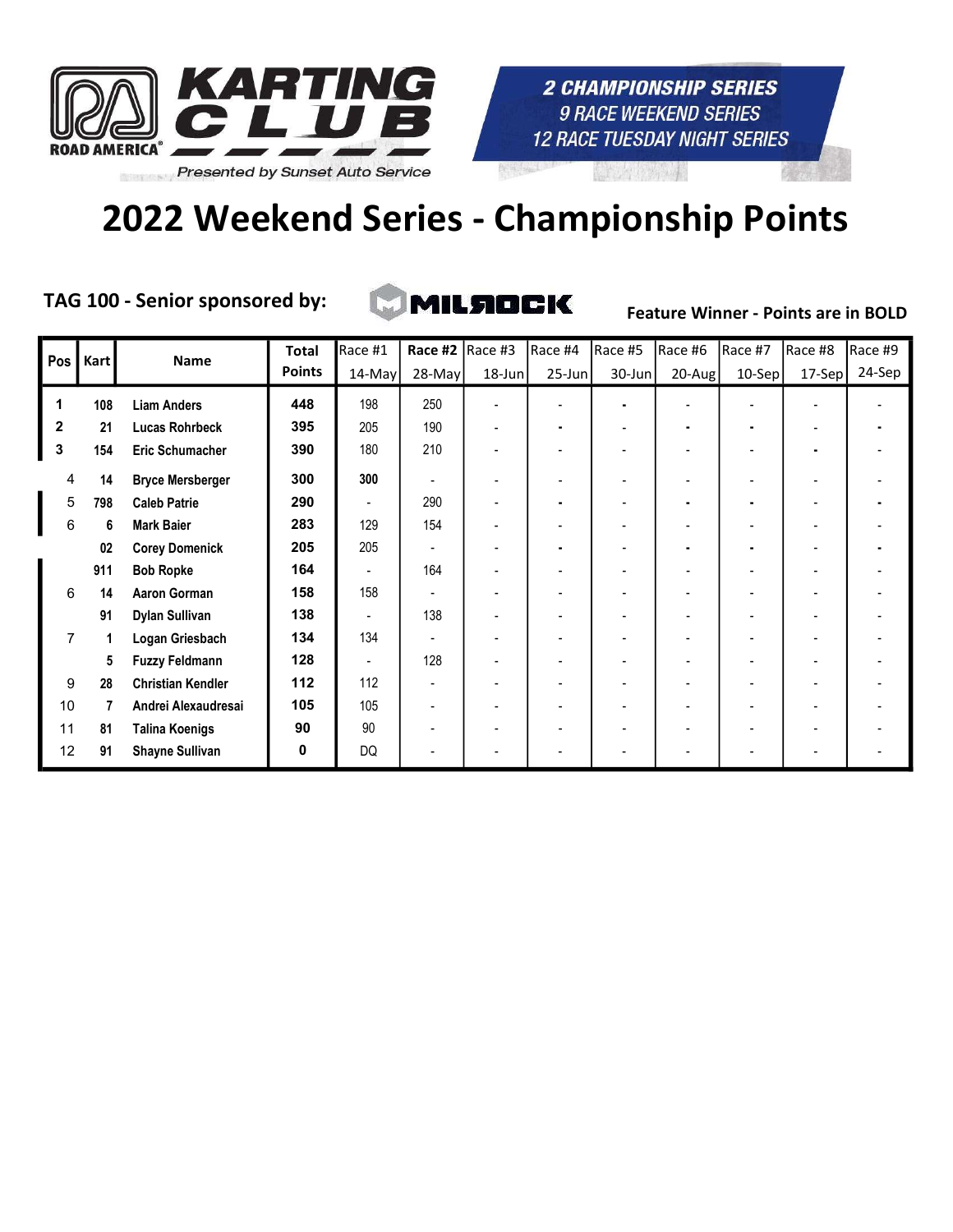

# 2022 Weekend Series - Championship Points

TAG 100 - Junior sponsored by:  $\begin{array}{c|c} \parallel & \parallel & \parallel & \parallel \end{array}$  Feature Winner - Points are in BOLD



| Pos | Kart | <b>Name</b>           | <b>Total</b>  | Race #1   | Race #2 $ $ Race #3      |        | IRace #4                 | Race #5   | Race #6    | IRace #7  | IRace #8                 | IRace #9 |
|-----|------|-----------------------|---------------|-----------|--------------------------|--------|--------------------------|-----------|------------|-----------|--------------------------|----------|
|     |      |                       | <b>Points</b> | $14$ -May | $28-Mav$                 | 18-Jun | $25$ -Jun                | $30$ -Jun | $20 - Aug$ | $10-$ Sep | $17-$ Sep                | 24-Sep   |
|     |      | <b>Michael Conaty</b> | 510           | 210       | 300                      |        | ٠                        |           |            |           |                          |          |
|     | 886  | Ava Dobson            | 290           | 290       |                          |        | $\overline{\phantom{0}}$ |           | ۰          |           |                          |          |
| 3   | 896  | Jackson Wolny         | 250           | 250       | $\overline{\phantom{0}}$ |        | $\overline{\phantom{0}}$ |           | -          |           | $\overline{\phantom{0}}$ |          |
| 4   | 12   | <b>Charles Ropke</b>  | 190           | 190       |                          |        | $\overline{\phantom{0}}$ |           | -          |           |                          |          |

## T.A.G. sponsored by:



| Pos | Kart | <b>Name</b>            | <b>Total</b>  | Race #1   | Race #2 $ $ Race #3 |           | Race #4   | Race #5   | Race #6   | IRace #7  | Race #8  | Race #9 |
|-----|------|------------------------|---------------|-----------|---------------------|-----------|-----------|-----------|-----------|-----------|----------|---------|
|     |      |                        | <b>Points</b> | $14$ -May | $28-Mav$            | $18$ -Jun | $25$ -Jun | $30$ -Jun | $20$ -Aug | $10$ -Sep | $17-Sep$ | 24-Sep  |
|     | 27   | <b>Jared Siegel</b>    | 300           | 300       |                     |           |           |           |           |           |          |         |
|     | 54   | <b>Eric Schumacher</b> | 240           | 240       |                     |           |           |           |           |           |          |         |
| 3   |      | <b>Mark Baier</b>      | 210           | 210       |                     |           |           |           |           |           |          |         |
| 4   | 34   | <b>Wesley Irek</b>     | 190           | 190       |                     |           | ۰         |           |           |           |          |         |
| 5   |      | Trevor Kohlhagen       | 170           | 170       |                     |           |           |           | ۰         |           |          |         |